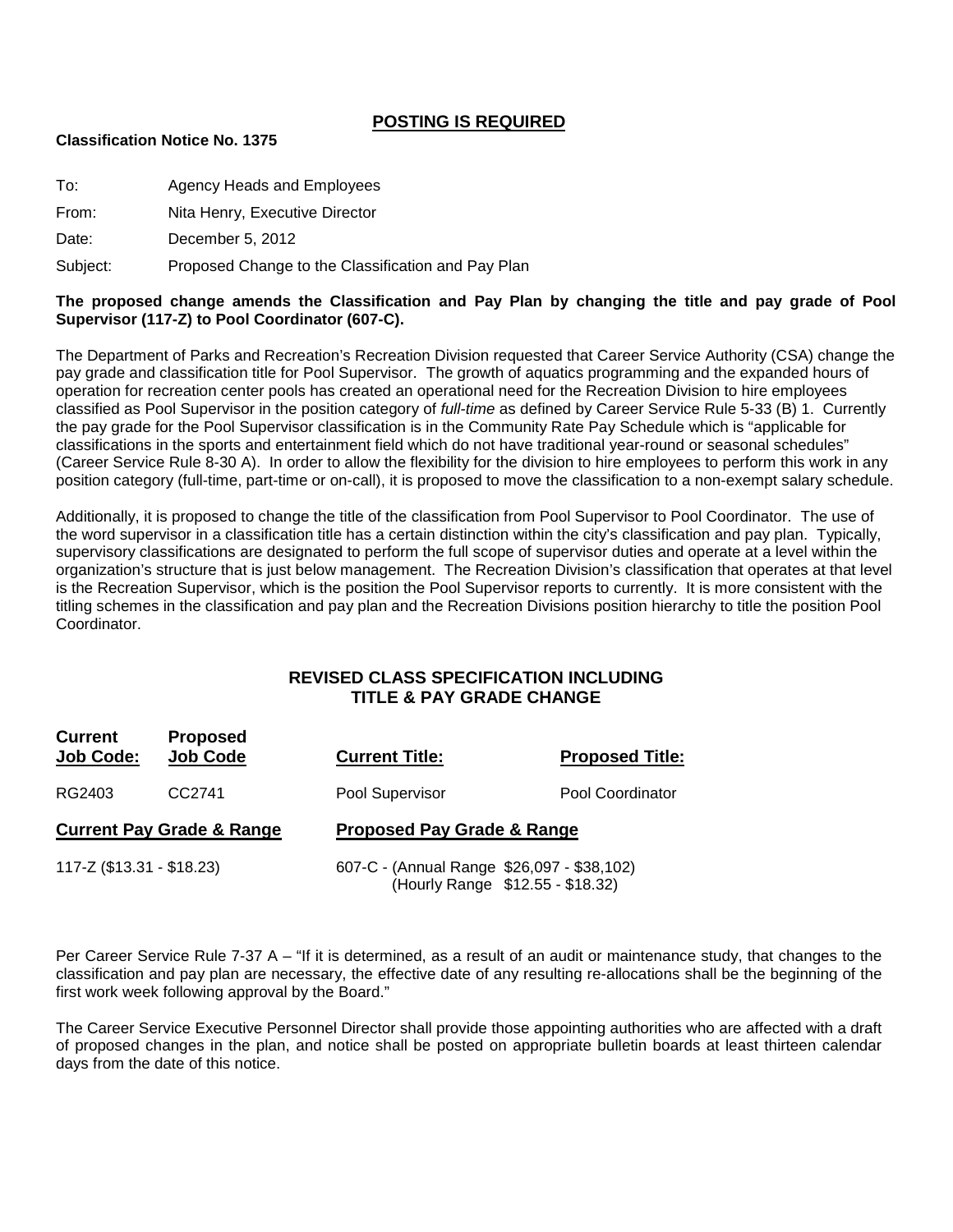#### **Public Notice of Changes**:

The scheduled time for the public hearing is **Thursday December 20, 2012 9:00 a.m.** in the CSA Board Room, Room 4.I.4, Webb Municipal Building, 201 West Colfax Avenue.

**Note:** Please submit any questions or comments on this proposal in writing to Bruce Backer [bruce.backer@denvergov.org,](mailto:bruce.backer@denvergov.org) Career Service Authority, in care of Alena Martinez [alena.martinez@denvergov.org](mailto:alena.martinez@denvergov.org) by 8:00 a.m. on **Wednesday, December 19, 2012.** Please include a contact name and phone number so that we may respond directly.

If anyone wishes to be heard by the Board on this item, please call Frances Trujillo [frances.trujillo@denvergov.org](mailto:frances.trujillo@denvergov.org) at (720) 913-5168 no later than noon on **Tuesday, December 18, 2012.**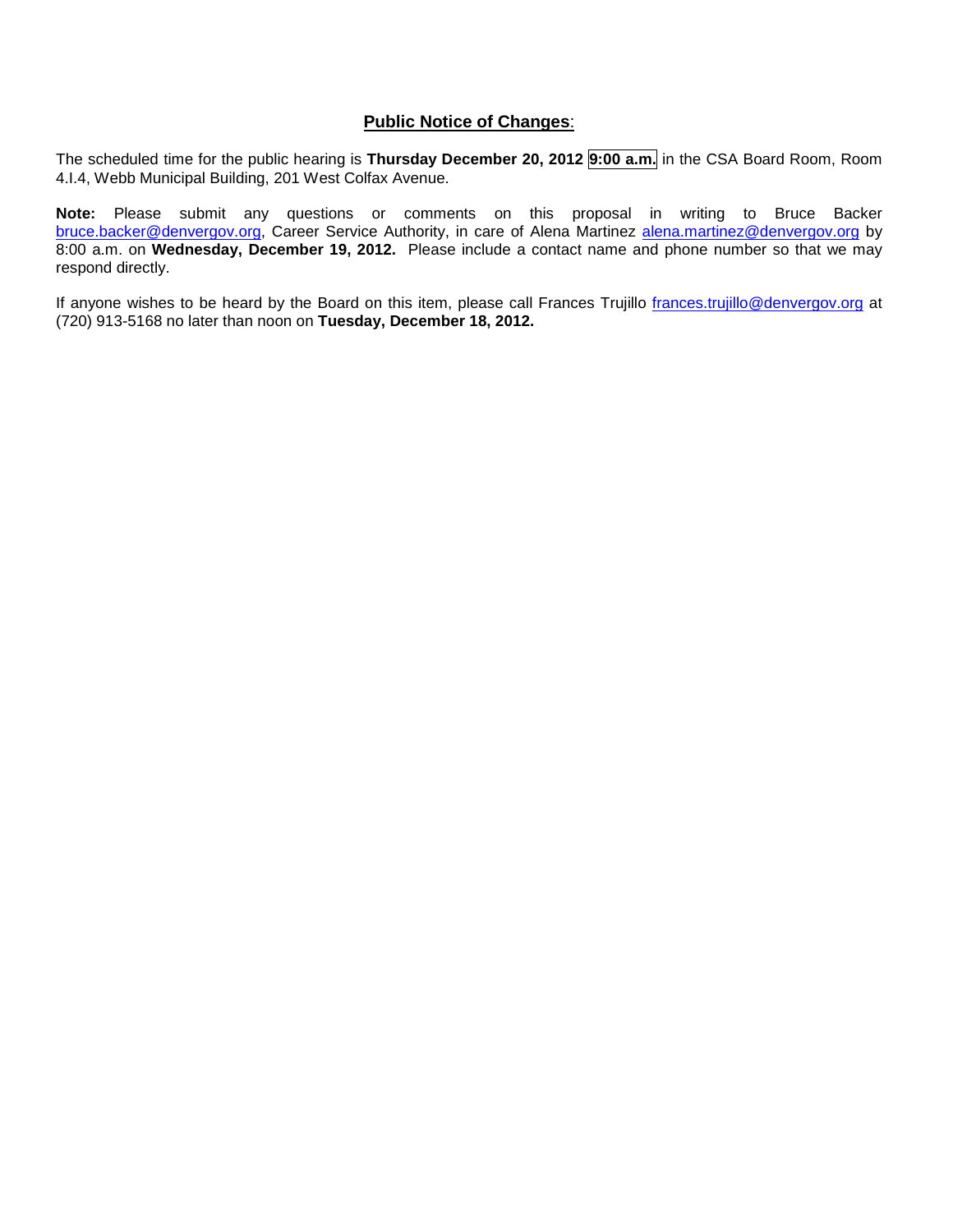## CHANGES IN THE CLASSIFICATION AND PAY PLAN DECEMBER 20, 2012

## **PAY GRADE AND TITLE CHANGE**

| <b>Current Job Code</b>                               | Proposed Job Code                                              | <b>Current Classification Title</b> | <b>Proposed Classification Title</b> |            |
|-------------------------------------------------------|----------------------------------------------------------------|-------------------------------------|--------------------------------------|------------|
| RG2403                                                | CC2741                                                         | Pool Supervisor                     | Pool Coordinator                     |            |
| <b>Present Pay Grade</b><br>117-Z (\$13.31 - \$18.23) | Proposed Pay Grade<br>607-C (Annual Range \$26,097 - \$38,102) | (Hourly Range \$12.55 - \$18.32)    |                                      |            |
| Supervisory Level:                                    | EEO Code:                                                      | Medical Group:                      |                                      | FLSA:      |
| 2 - Lead worker                                       | 8 - Service/Maintenance                                        | M-Medium Physical                   |                                      | Non-Exempt |

#### Synopsis:

The Department of Parks and Recreation's Recreation Division requested that Career Service Authority (CSA) change the pay grade and classification title for Pool Supervisor. The growth of aquatics programming and the expanded hours of operation for recreation center pools has created an operational need for the Recreation Division to hire employees classified as Pool Supervisor in the position category of *full-time* as defined by Career Service Rule 5-33 (B) 1. Currently the pay grade for the Pool Supervisor classification is in the Community Rate Pay Schedule which is "applicable for classifications in the sports and entertainment field which do not have traditional year-round or seasonal schedules" (Career Service Rule 8-30 A). In order to allow the flexibility for the division to hire employees to perform this work in any position category (full-time, part-time or on-call), it is proposed to move the classification to a non-exempt salary schedule.

Additionally, it is proposed to change the title of the classification from Pool Supervisor to Pool Coordinator. The use of the word supervisor in a classification title has a certain distinction within the city's classification and pay plan. Typically, supervisory classifications are designated to perform the full scope of supervisor duties and operate at a level within the organization's structure that is just below management. The Recreation Division's classification that operates at that level is the Recreation Supervisor, which is the position the Pool Supervisor reports to currently. It is more consistent with the titling schemes in the classification and pay plan and the Recreation Divisions position hierarchy to title the position Pool Coordinator.

#### Pay Rationale:

Market survey data was used to determine the appropriate pay grade for the Pool Supervisor. Survey data from the Mountain States Employers Council, Inc (MSEC) 2012 Public Employers' Survey provided two matches for the duties of this position; one specifically seasonal and the other for the same duties performed on a year-round basis. The pay rates for both matches were blended for the Denver/Metro Area to determine the average market rate.

The average actual pay rate for the market is \$15.14 per hour, which corresponds to the midpoint of pay grade 607-C (\$12.55 - \$18.32), which is \$15.43 per hour. This provides a percent difference of 1.9 %.

It is recommended to place the Pool Supervisor in the C - Clerical and Support Services Occupational group because the position performs supportive and/or supervisory duties to oversee daily pool operations and carries out program plans and schedules previously developed by higher level positions. This is most consistent with the definition of the C – Clerical and Support Services occupational group.

#### Employee Impact:

No employee impact. All current employees in this classification are paid at a rate within the proposed pay range.

Budget Impact: There is no budget impact.

#### Organizational Data:

This class will continue to be utilized in Denver Parks and Recreation's Recreation Division. The reporting structure will remain consistent with their current operations.

#### Proposed Effective Date:

Per Career Service Rule 7-37 A – "If it is determined, as a result of an audit or maintenance study, that changes to the classification and pay plan are necessary, the effective date of any resulting reallocations shall be the beginning of the first work week following approval by the Board."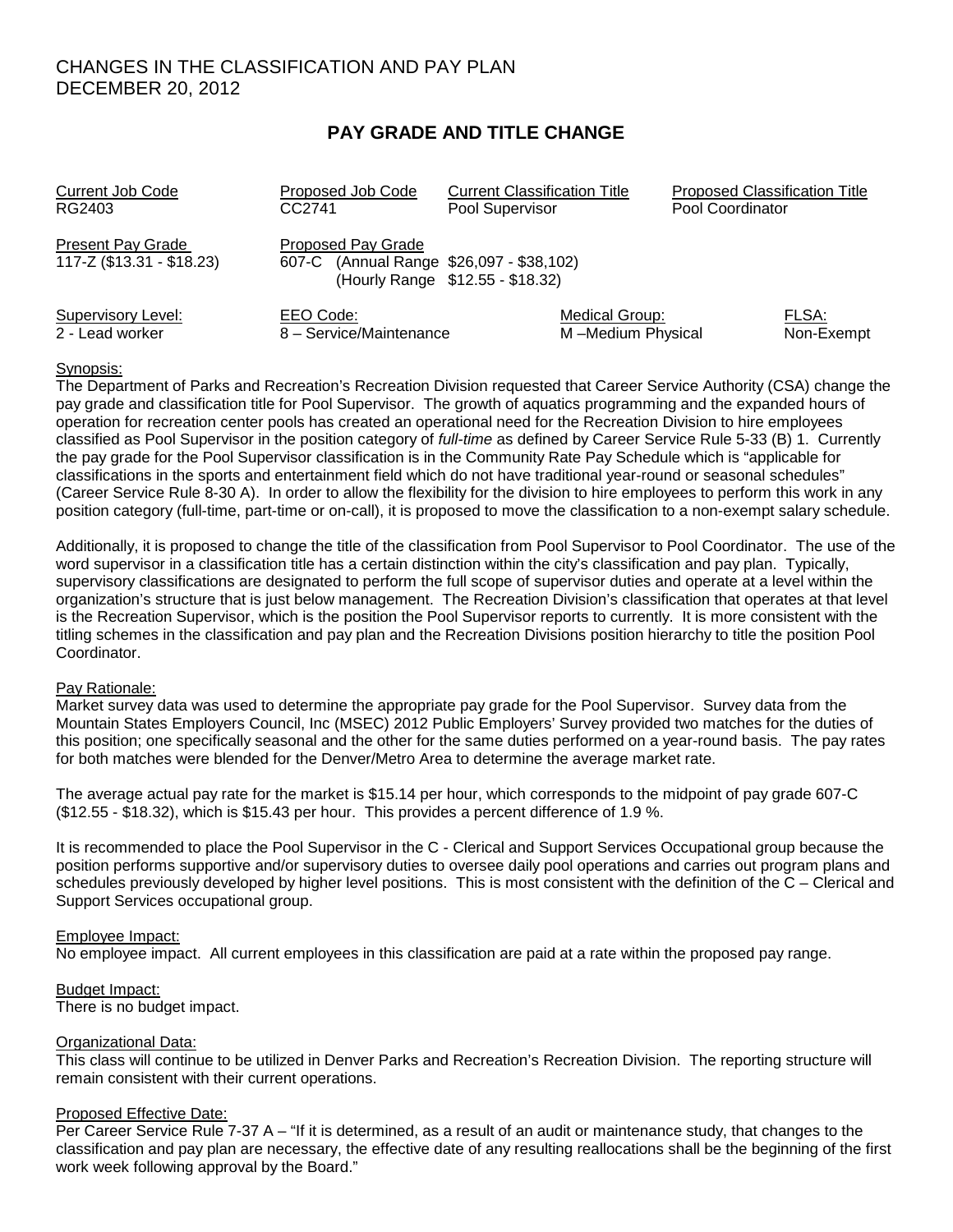

# Career Service Authority

Page 1 of 4

# Pool Coordinator

## **GENERAL STATEMENT OF CLASS DUTIES**

Provides supervision over lifeguards, advanced lifeguards and other pool personnel involved in the operation and maintenance of a municipal swimming pool.

## **DISTINGUISHING CHARACTERISTICS**

This position performs supervisory duties under general supervision over employees performing lifesaving duties. This class is distinguished from Advanced Lifeguard who performs duties that are routine, repetitive, and restricted in intricacy with little or no discretion in how they are carried out.

## *Guidelines, Difficulty and Decision Making Level:*

Guidelines are generally but not always clearly applicable, requiring the employee to exercise judgment in selecting the most pertinent guideline, interpret precedents, adapt standard practices to differing situations, and recommend alternative actions in situations without precedent.

Duties assigned are generally complex and may be of substantial intricacy. Work assignment is performed within an established framework under general instructions but requires simultaneous coordination of assigned functions or projects in various stages of completion.

Employee is responsible for determining time, place, and sequence of actions to be taken. Unusual problems or proposed deviations from guidelines, practices, or precedents may be discussed with the supervisor before being initiated.

#### *Level of Supervision Received and Quality Review:*

Under general supervision, the employee receives assignments and is expected to carry them through to completion with substantial independence. Work is reviewed for adherence to instructions, accuracy, completeness, and conformance to standard practice or precedent. Recurring work clearly covered by guidelines may or may not be reviewed.

## *Interpersonal Communications and Purpose:*

Contacts with the public or employees where explanatory or interpretive information is exchanged, gathered, or presented and some degree of discretion and judgment are required within the parameters of the job function.

#### *Level of Supervision Exercised:*

Performs lead work over two or more employees.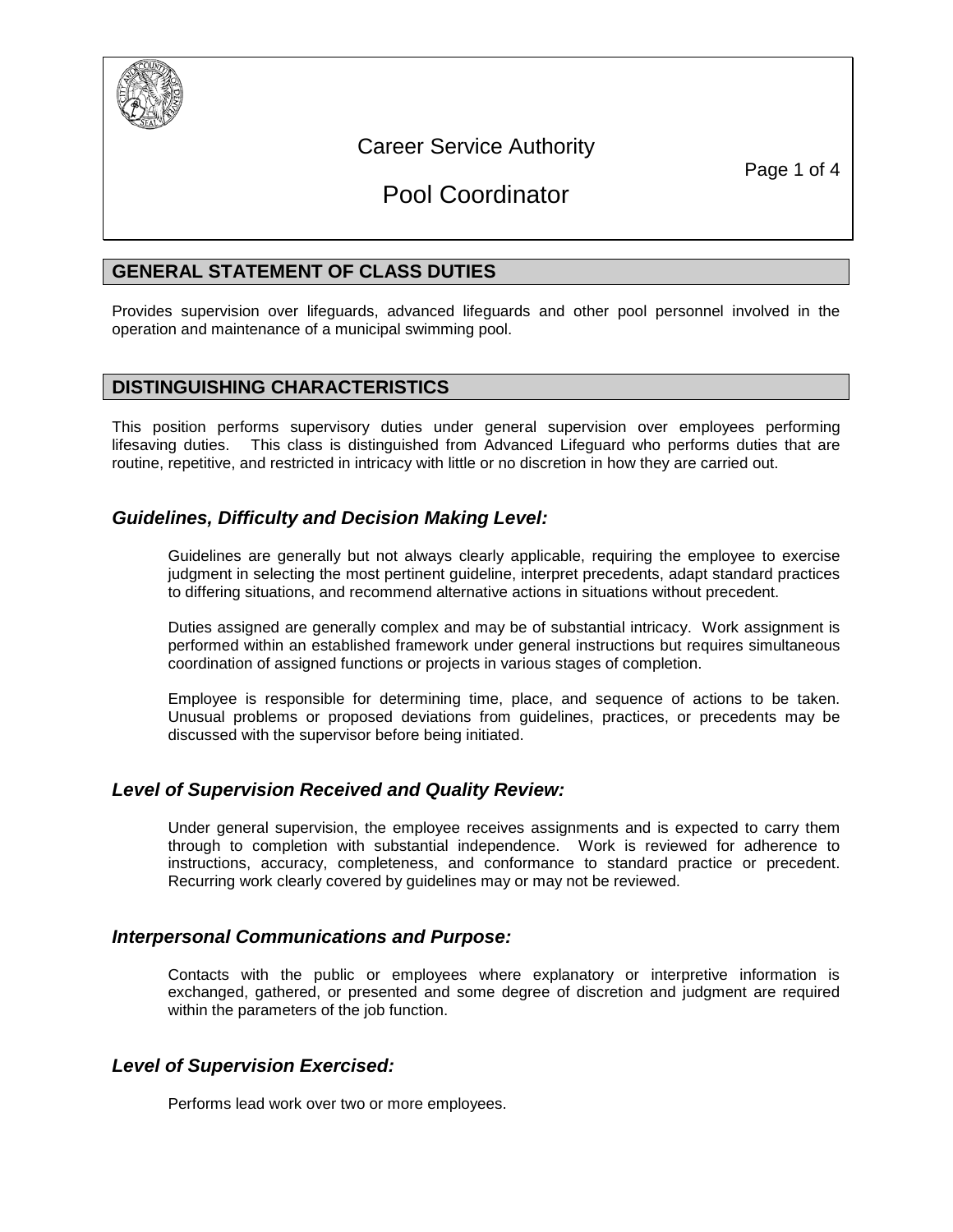#### **ESSENTIAL DUTIES**

Coordinates recreational, instructional and competitive swimming programs.

Develops or modifies work plans, methods, and procedures, determines work priorities, and develops work schedules to provide adequate staff coverage.

Provides work instruction and assists employees with difficult and/or unusual assignments.

Assigns and distributes work, reviews work for accuracy and completeness, and returns assignments with recommendations for proper completion.

Documents performance, provides performance feedback and formally evaluates the work of the employee.

Provides reward and recognition for proper and efficient performance.

Resolves problems encountered during daily operations and determines appropriate solutions.

Responds orally to informal grievances and relays information to the supervisor.

Documents causes for disciplinary action and initiates letters of reprimand and makes formal recommendations for disciplinary action. Responds to formal and informal employee grievances and prepares written responses.

Coordinates and facilitates (delivers) weekly in-service safety training for employees that includes reviews of emergency action plans.

Reconciles daily cash transactions, prepares and delivers bank deposits, maintains accurate accounting of money, and completes cash reporting paperwork.

Patrols pool and oversees the enforcement of safety regulations.

Recognizes, responds and rescues distressed swimmers and performs CPR (Cardiopulmonary resuscitation) and First Aid when appropriate.

Tests and monitors water for pH, chlorine, and alkalinity levels and prepares appropriate paperwork for public record.

Monitors water filtrations system and prepares necessary maintenance requests.

Conducts on-site coordination for swim meets and exhibitions.

Prepares a variety of paperwork as required.

Performs other related duties as assigned or requested.

Any one position may not include all of the duties listed. However, the allocation of positions will be determined by the amount of time spent in performing the essential duties listed above.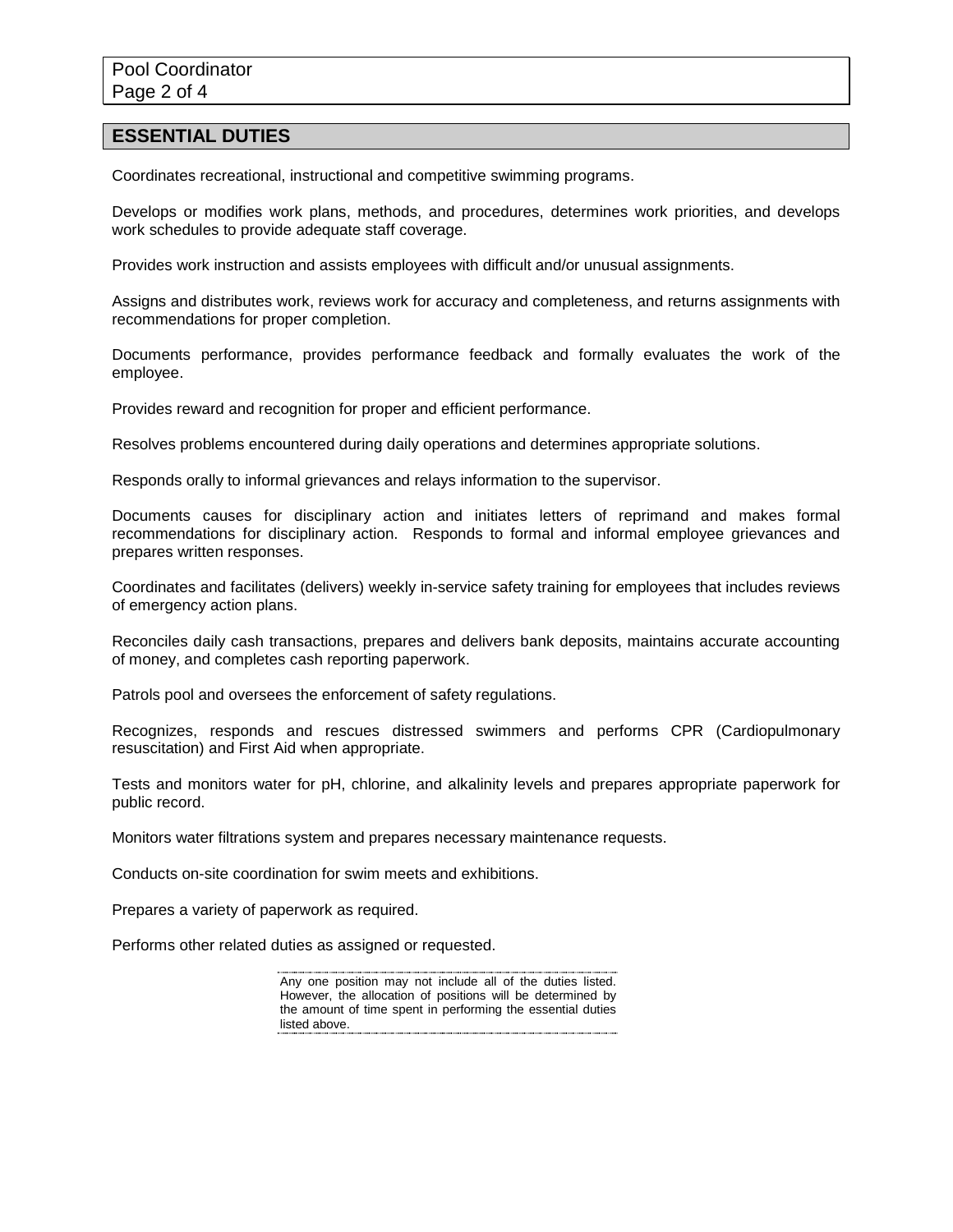### **MINIMUM QUALIFICATIONS**

#### *Competencies, Knowledge, and Skills Requirements:*

- **Oral Communication -** Expresses ideas and facts to individuals or groups effectively; makes clear and convincing oral presentations; listens to others; facilitates an open exchange of ideas.
- **Interpersonal Skills -** Considers and responds appropriately to the needs, feelings, and capabilities of others; adjusts approaches to suit different people and situations.
- **Technical Competence –** uses knowledge that is acquired through formal training or extensive on-the-job experience to perform one's job.
- **Problem Solving -** Identifies and analyzes problems; uses sound reasoning to arrive at conclusions; finds alternative solutions to complex problems; distinguishes between relevant and irrelevant information to make logical judgments.
- **Integrity/Honesty –** Contributes to maintaining the integrity of the organization, displays high standards of ethical conduct, understands the impact of violating these standards on an organization, self, and others, and is trustworthy.
- **Customer Service –** Works with customers to assess needs, provide assistance, resolve problems, satisfy expectations; knows products and services; is committed to providing quality products and services.
- **Flexibility -** Is open to change and new information; adapts behavior and work methods in response to new information, changing conditions, or unexpected obstacles; effectively deals with pressure and ambiguity.
- **Leading a Diverse Workforce –** Implements diversity policies for subordinate staff; supports opportunities to develop and retain a diverse workforce; promotes teamwork, acceptance and productivity among diverse persons.
- Knowledge of rules and regulations of water sports contests sufficient to be able to develop and coordinate competitive swimming activities for the community recreation center.
- Knowledge of supervisory principles and practices sufficient to be able to perform a variety of lead work functions.
- Knowledge of safety hazards and necessary safety precautions sufficient to be able to establish a safe work environment for self and others.
- Knowledge of the principles and practices of water safety, resuscitation and first aid sufficient to be able to assist participants from dangerous situations.
- Knowledge of training techniques sufficient to be able to train others in the work of the area.
- Knowledge of swimming pool maintenance and operations sufficient to be able to operate filtration systems and maintain sanitation standards.
- Knowledge of basic mathematics sufficient to be able to perform simple computations.

Knowledge of water filtration systems.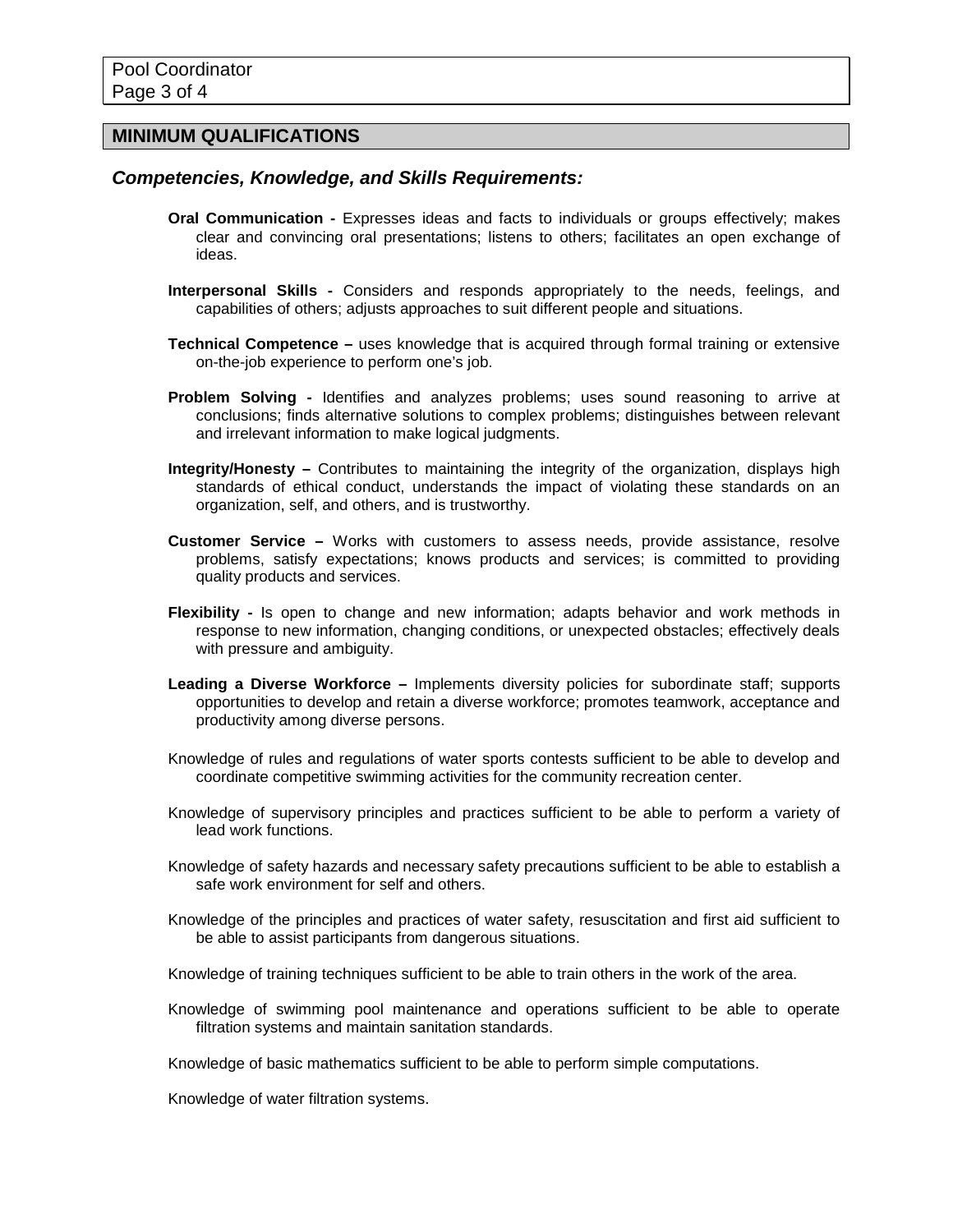Skill in communicating and presenting factual information related to work assignments.

Skill in filling out forms and completing paperwork related to the work assignment.

**Physical Demands** (Physical Demands are a general guide and specific positions will vary based on working conditions, locations, and agency/department needs)*:*

Sitting: remaining in the normal seated position. Talking: expressing or exchanging ideas by means of spoken words. Hearing: perceiving the nature of sounds by the ear. Eye/hand/foot coordination: performing work through using two or more. Far Acuity: ability to see clearly at 20 feet or more. Near Acuity: ability to see clearly at 20 inches or less. Depth Perception: ability to judge distance and space relationships. Field of Vision: ability to see peripherally. Accommodation: ability to adjust vision to bring objects into focus. Color Vision: ability to distinguish and identify different colors.

### *Working Environment:*

Exposure to extreme cold: temperature cold enough to cause marked bodily discomfort. Exposure to extreme heat: temperature hot enough to cause bodily discomfort. Exposure to frequent contact with water or other liquid. Exposure to humid conditions with high moisture content. Exposure to odors and pool chemicals.

#### **Education Requirement***:*

Graduation from high school or possession of a GED Certificate.

#### *Experience Requirement:*

Three seasons of experience of the type and at the level of a lifeguard and swim instructor.

## *Education/Experience Equivalency:*

A combination of appropriate education and experience may be substituted for the minimum experience requirement.

#### *Licensure and/or Certification:*

Possession of American Red Cross certifications in Lifeguard Training, First Aid, (adult/infant/child), CPR/PR (Cardiopulmonary resuscitation for the Professional Rescuer), AED (Automatic External Defibrillator), BPT (Bloodborne pathogens Training) and 02 (Oxygen Administration) at the time of application.